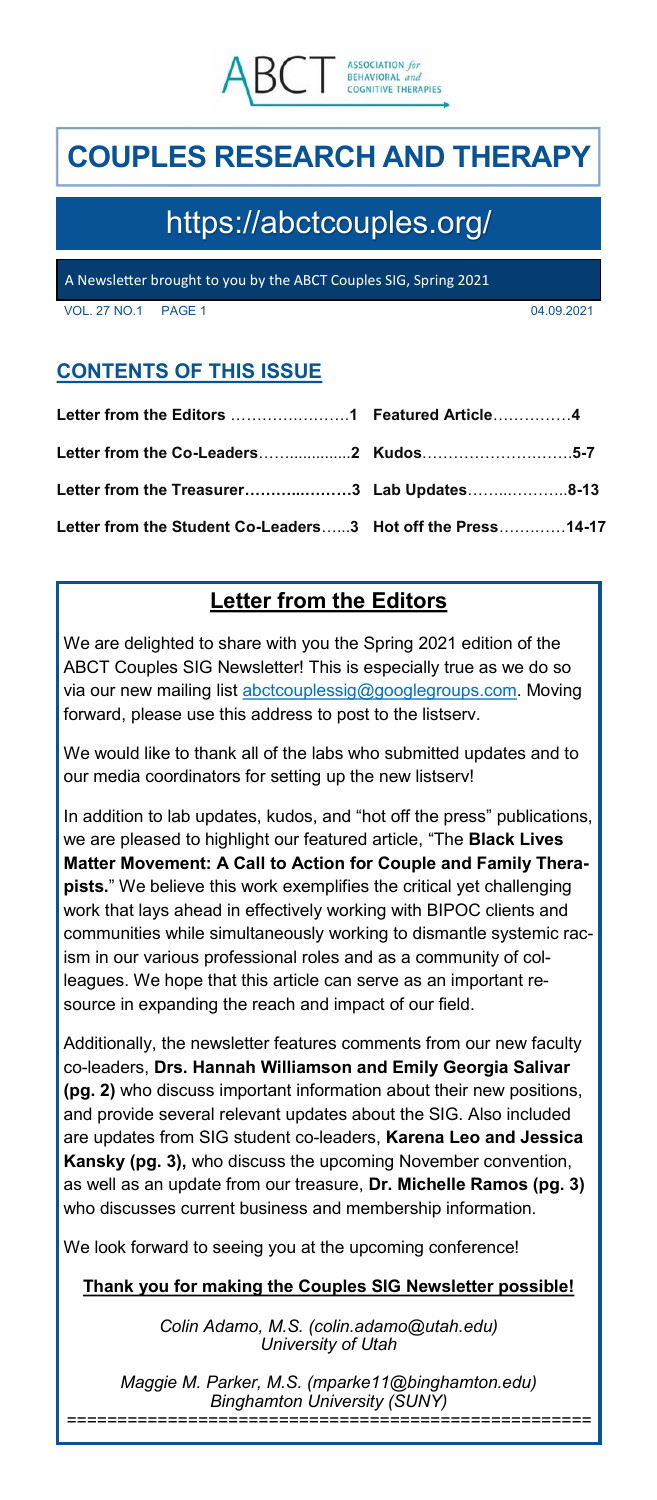### **Letter from the SIG Co-Leaders**

#### *Drs. Hannah Williamson and Emily Georgia Salivar*

We, Dr. Hannah Williamson of UT Austin, and Dr. Emily Georgia Salivar of Nova Southeastern University, are excited to be writing our first update as SIG Co-Leaders after taking the reins in November 2020. In addition to introducing ourselves, we would like to talk about our plans for the SIG for the next two years. Our primary initiatives for our 2-year tenure revolve around the SIG membership: we hope to increase the number and diversity of our membership, increase active member involvement, and improve the overall membership experience.

First, we will build on the groundwork laid by outgoing Co-Leaders Mikhila Wildey and Christina Balderrama-Durbin to increase the diversity, in the ranks of our membership, as well as foster opportunities for members to increase competence in working with diverse populations in our teaching, research, and clinical work. Last Fall's preconference event centered on this issue, and we think it highlighted that we are all hungry to learn and collaborate, and that there is a lot of knowledge diffused across our SIG. We plan to create more opportunities for members to connect and share resources and ideas by continuing to support the clinical, research, and teaching workgroups who facilitated the preconference event. We also aim to develop new avenues for collaboration by compiling resources on our fantastic new website and having SIG members contribute columns to this newsletter.

Second, we had grand plans to revamp our entire membership system to make the listserv more user-friendly, make it easier for us to track membership, make it easier for you to pay dues, etc. However, we learned that most SIGs have this same desire and we are told that ABCT central plans to integrate SIG membership into the general ABCT membership system within the next two years. Therefore, we will not be doing a major overhaul - instead, we decided to go ahead and update the listserv account because the old system was not serving us as well as it could be. As you can see, the new listserv is now live, thanks to our Media Coordinator Corey Pettit. It is hosted on Google Groups, which allows users more control; you can decide whether you want to receive each message when it is sent or all messages as a digest at the end of the day, and you can unsubscribe yourself (though why would you want to?).

Looking ahead to the annual ABCT convention this November, we are very much hoping that things will be back to normal and it can be held in New Orleans, as scheduled. However, we recognize that even if that happens, not everyone will be able or willing to travel to attend in person. Thus, we hope to pilot test a hybrid online/in-person experience for our preconference event and SIG business meeting. We are not quite sure what that will look like just yet, and we are keeping things tentative because if 2020 has taught us anything, it's not to plan too far in advance! But if this hybrid option goes well, we hope to continue to use it in future conferences in order to facilitate more involvement from a diverse membership in the SIG.

Thank you and we look forward to serving the SIG! Please let us know if you have any ideas or suggestions on how to advance our initiatives.

Hannah (hwilliamson@utexas.edu) & Emily (esalivar@nova.edu)

================================================================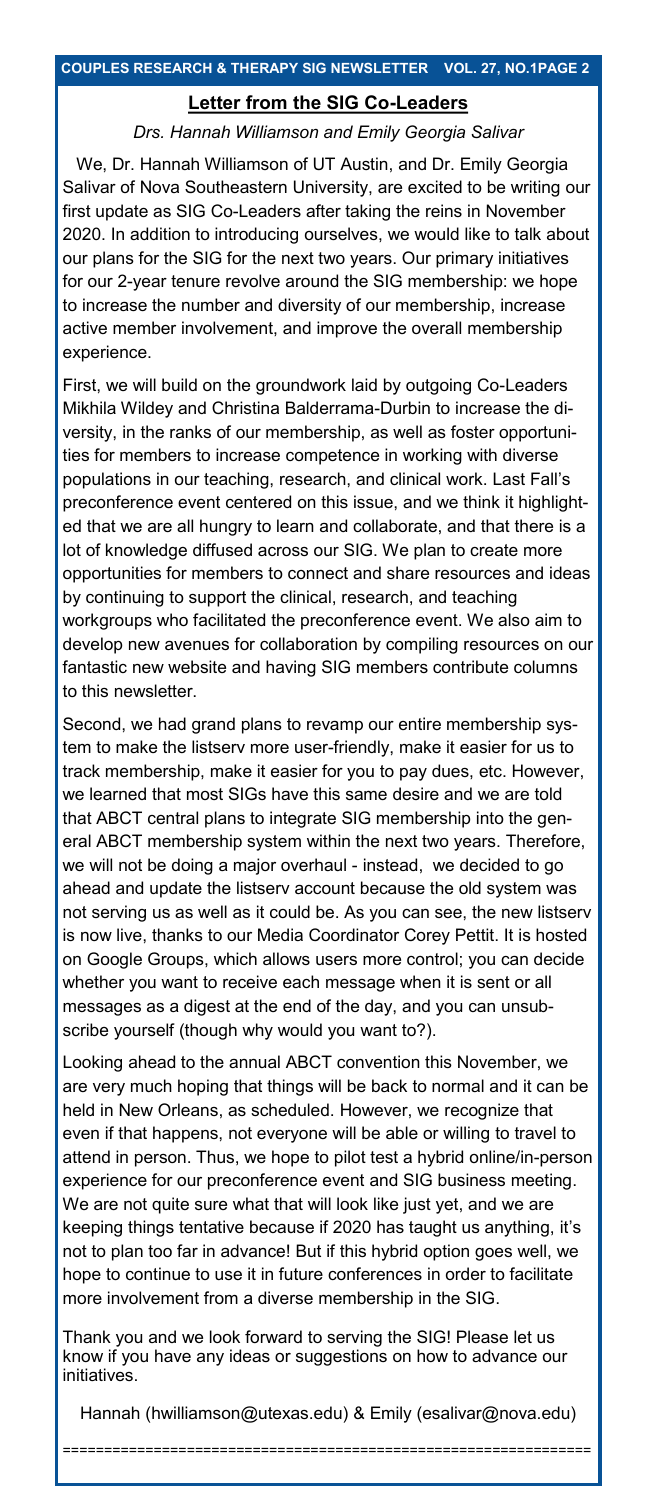### **Letter from the SIG Treasurer**

*Dr. Michelle Ramos* 

Hello SIG Members!

I hope that all of you are doing well. Here is an update of our membership status and dues: Our current dues-paying membership, including those who have paid dues within the last 5 years, is 187 (84 professionals, 103 students). This includes 14 new members (3 professionals and 11 students) since the November convention. Please reach out and encourage others to join as we always love to welcome new members.

The balance last reported at November's SIG business meeting was \$2020.00. Since then, we have paid out \$300 for poster awards and have taken in \$1028.83 in dues and underrepresented scholars donations. We have a current balance of \$2748.83. Thank you for your continued support!

Remember it is not too late to pay this year's dues. Dues are \$30 for professional members and \$5 for students, first-year post-docs, and retired members. Dues can be sent electronically via Venmo (send payment to @Michelle-Ramos-PhD) or via PayPal (send to [mcramos@fullerton.edu\).](mailto:mcramos@fullerton.edu) It is important to designate the payment as "send to friends and family" to avoid processing fees. For all dues,

please indicate "ABCT Couples SIG" in the note. Please do not hesitate to contact me if you have questions or con-

cerns about dues or membership. Michelle (mcramos@fullerton.edu)

====================================================

# **Letter from the SIG Student Co-Presidents**

Jessica Kansky & Karena Leo

Hello from your Student Leaders!

Our second term as your student leaders has continued to be atypical, but we hope you are all staying safe and healthy as the world begins to move towards a "new normal." It was wonderful getting to "meet" some of you during the Couples SIG virtual ABCT meeting this year. We are hopeful we may be able to meet in person in New Orleans in November!

### **Couples SIG Cocktail Party**

Due to the popularity of the Couples SIG Cocktail Party in previous years, we are currently working on organizing the cocktail party for our reunion in November in New Orleans! We are hopeful we can offer an in-person gathering but will default to ABCT's guidelines. We will keep everyone updated through the listserv (RSVP pending) and the fall newsletter.

### **Couples SIG Student Symposium**

We want to thank all of the students who submitted an abstract for consideration to represent the Couples SIG at ABCT in a studentorganized and led symposium. We had many fantastic submissions, and it was wonderful to learn about the amazing research our peers are doing! We selected three students for the final symposium proposal that is focused on understanding relational trauma using multimethod assessment. We hope the reviewers at ABCT love the submission as much as we do.

### **Get Involved!**

We are looking forward to working with you all as head into our second year as student leaders in the Couples SIG. We are open to suggestions, concerns, questions, and feedback! Please do not hesitate to contact us at any time. Remember to join the Couples SIG and the SIG listserv, if you have not done so already. We are looking forward to meeting you, or seeing you again, in New Orleans.

Jessica (jk3gm@virginia.edu) & Karena (karena.leo@utah.edu)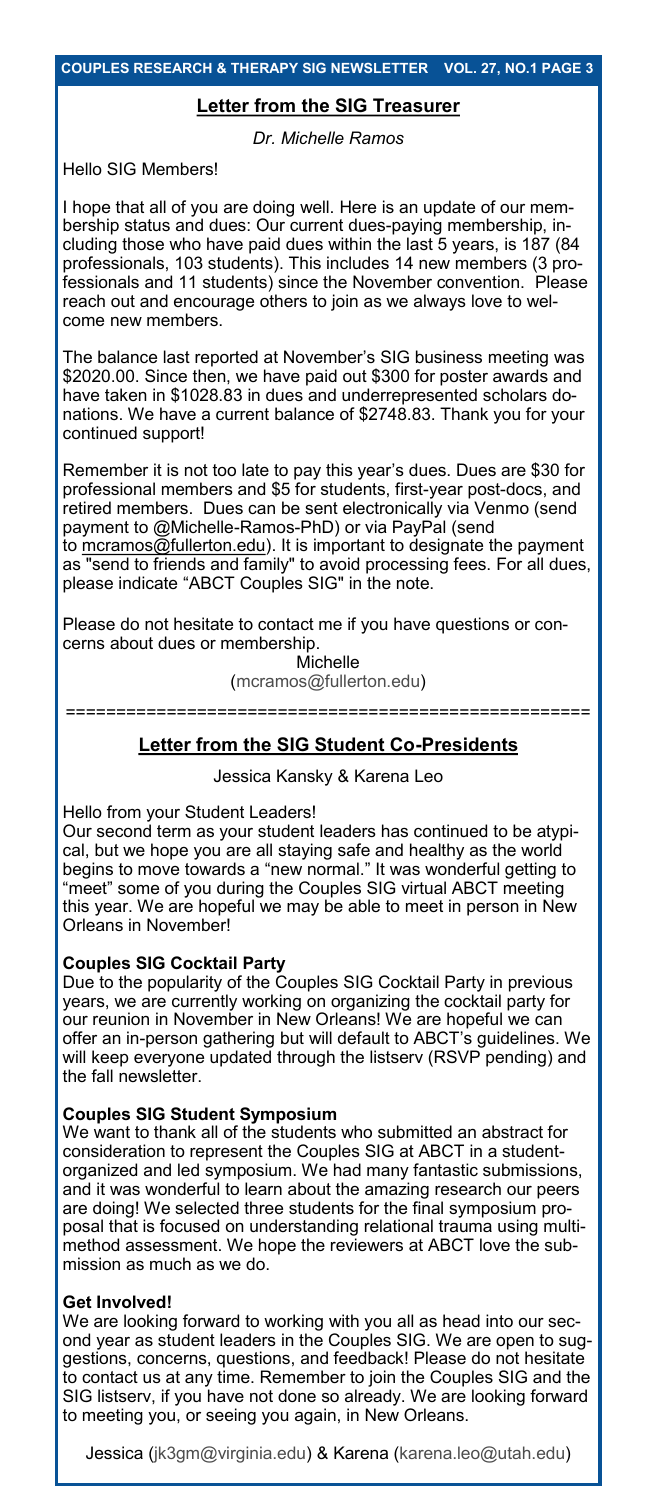# **FEATURED ARTICLE**

===============================================================

As noted in the letter from the SIG Co-Leaders, our SIG is committed to increasing our collective competence in working with diverse populations in our teaching, research, and clinical work. In line with our desire to share important resources and ideas related to these issues, we would like to direct the SIG attention to the article "The Black Lives Matter Movement: A Call to Action for Couple and Family Therapists" authored by some of our incredible SIG members.

Please find the abstract and link to the full-text publication below.

# **The Black Lives Matter Movement:**

================================================

# **A Call to Action for Couple and Family Therapists**

**Abstract:** The frequent police killings during the COVID-19 pandemic forced a reckoning among Americans from all backgrounds and propelled the Black Lives Matter movement into a global force. This manuscript addresses major issues to aid practitioners in the effective treatment of African Americans via the lens of Critical Race Theory and the Bioecological Model. We place the impacts of racism on Black families in historical context and outline the sources of Black family resilience. We critique structural racism embedded in all aspects of psychology and allied fields. We provide an overview of racial socialization and related issues affecting the parenting decisions in Black families, as well as a detailed overview of impacts of structural racism on couple dynamics. Recommendations are made for engaging racial issues in therapy, providing emotional support and validation to couples and families experiencing discrimination and racial trauma, and using Black cultural strengths as therapeutic resources.

**Full article citation:** Kelly, S., Jeremie-Brink, G., Chambers, A. L., & Smith-Bynum, M. A. (2020). The Black Lives Matter Movement: A Call to Action for Couple and Family Therapists. Family process, *59*(4), 1374–1388. https://doi.org/10.1111/ famp.12614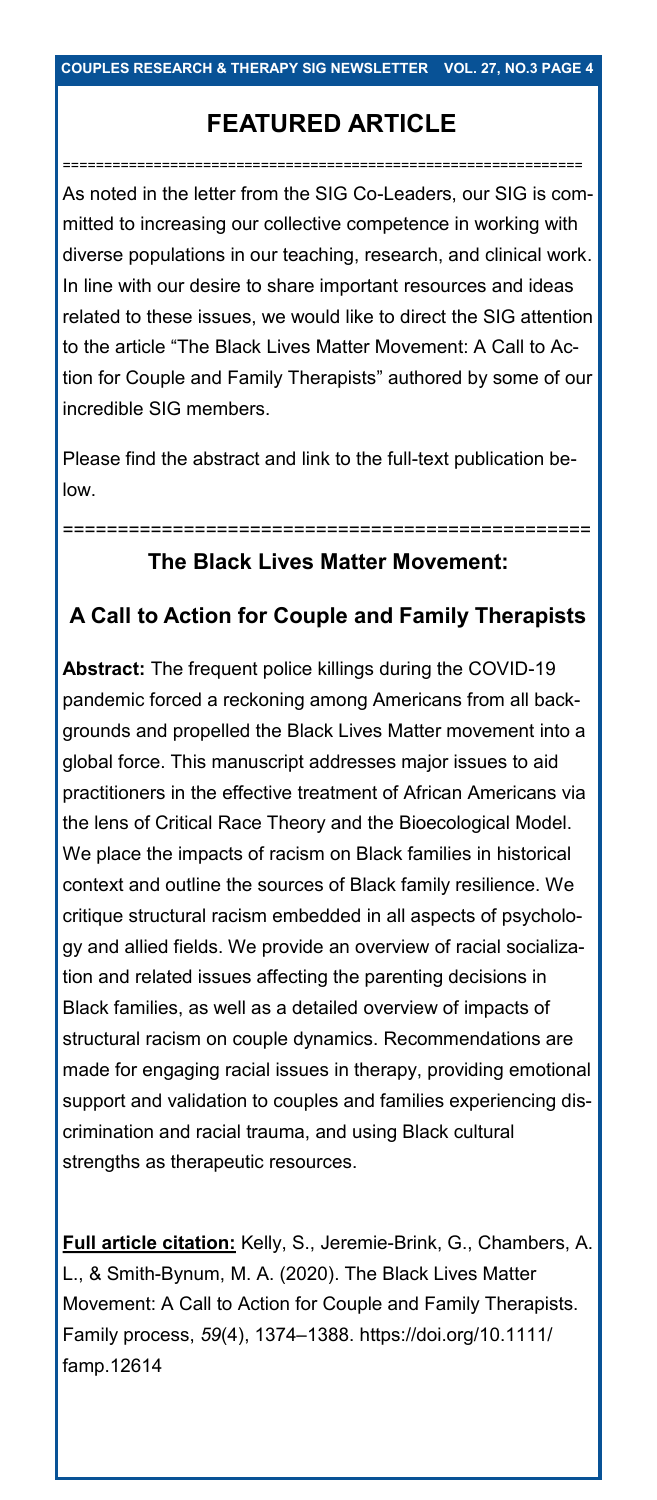# **KUDOS!**

## **We'd like to celebrate these special events in the lives of the following SIG members.**

### **Congratulations to you!**

================================================== Dr. Julia Babcock's Emotions in Marriage Lab

☺ This year **Caitlin Kehoe** and **Victoria Bennett** led the development and submission of an internal grant for our COVID daily diary project. This grant was accepted and provided \$10,000 towards the project.

☺In addition to getting married, **Victoria Bennett** also matched with the Houston VA for internship this last year.

================================================== Dr. Christina Balderrama-Durbin's Couple Adjustment to Stress and Trauma (CAST) Laboratory

☺ **Alex Wang**, graduate student in the Binghamton University CAST Lab, will be headed off to the Syracuse VA to complete his pre-doctoral internship! Congratulations!

☺ **Dana Ergas**, graduate student in the Binghamton University CAST Lab, will be completing her pre-doctoral internship at the Syracuse VA next year! Congratulations!

☺ **Seigie Kennedy**, graduate student in the Binghamton University CAST Lab, is nearing the end of her pre-doctoral internship at the Syracuse VA and has taken a postdoctoral position with the MindWell Center – a private practice in upstate New York committed to contemporary evidence-based mental health treatment.

================================================== Dr. Brian Baucom's Couples Lab for Observational Studies

☺ **Colin Adamo**, successfully matched to internship at the University of Pennsylvania Department of Psychiatry. Congrats, Colin!

☺ **Karena Leo**, is completing her pre-doctoral internship this year at University of Kansas Medical Center before heading to Duke for a post-doc. Congrats, Karena!

================================================== Dr. Don Baucom's UNC Couples Lab

☺ **Danielle Weber**, MA, from Dr. Don Baucom's UNC Couples Lab, successfully matched to internship at the Durham VA. Congrats, Danielle!

☺ **Danielle Weber**, MA, received a university teaching award in recognition of her undergraduate teaching. Congrats, Danielle!

☺ **Alexandra Wojda**, MA, from Dr. Don Baucom's UNC Couples Lab, received the 2021 Outstanding Student Teacher Award from the Society for the Study of Clinical Psychology (SSCP). Congrats, Alexandra!

☺ **Emily Carrino**, BA, from Dr. Don Baucom's UNC Couples Lab, received an esteemed summer fellowship to conduct research in partnership with UNC's Center for Excellence in Eating Disorders (CEED). Congrats, Emily!

=================================================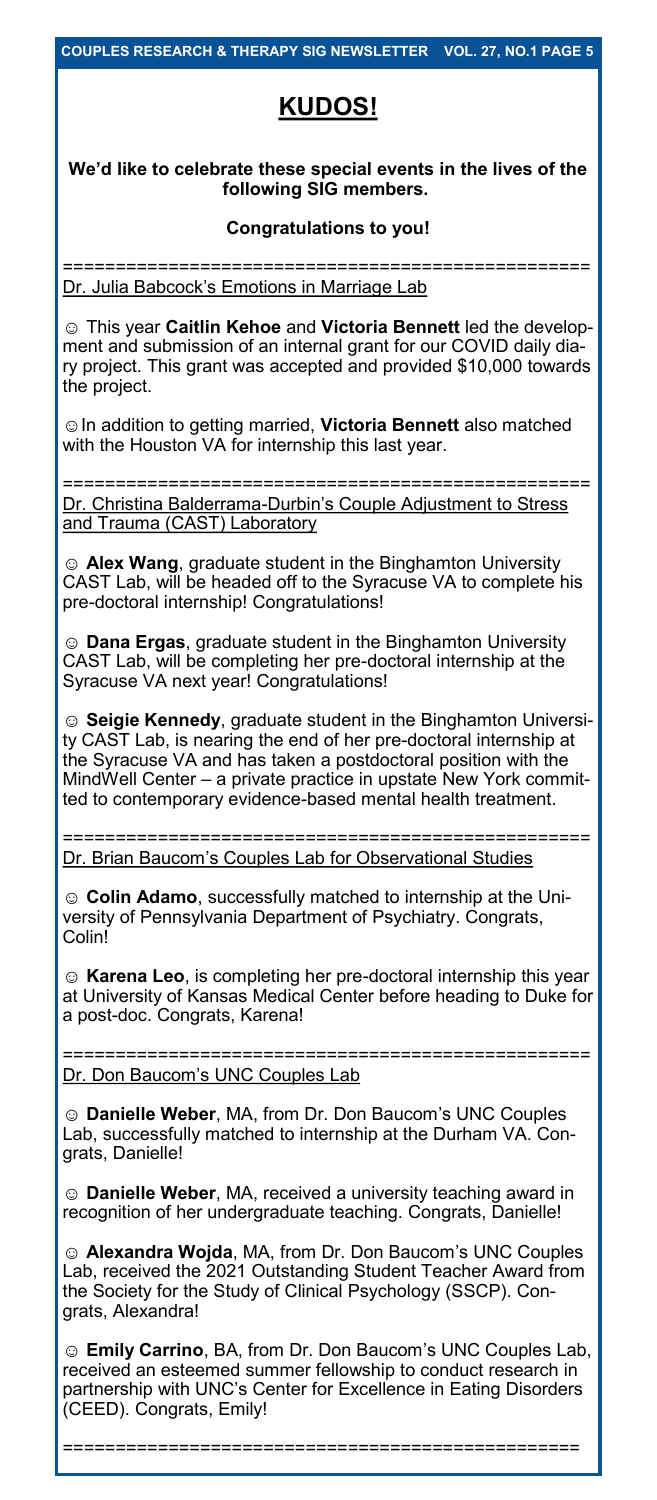Dr. Anthony Chambers of the Center for Applied Psychological and Family Studies

☺ **Dr. Chambers** was elected to serve on the APA Board of Directors.

☺ **Dr. Chambers** is the current President of American Academy of Couple and Family Psychology (AACFP), and currently serves on the board of the American Board of Couple and Family Psychology (ABCFP). These two organizations work in tandem to oversee the board certification process for Psychologists interested in receiving their ABPP in Couples. So please contact Dr. Chambers if you are interested in becoming board certified (ABPP)!

================================================== Dr. Joanne Davila's Relationships Development Center

☺ **Jiaqi Zhou** successfully defended her dissertation!

☺ **Ellora Vilkin** and **Howard Huang** matched to their first choice externships!

☺ **Joanne Davila** received the 2020 Beverly Thorn Award for Outstanding Service as a DCT (Director of Clinical Training), Council of University Directors of Clinical Psychology (CUDCP)!

☺ Former lab member **Lisa Starr** was promoted to Associate Professor at University of Rochester!

☺ Former lab member **Brian Feinstein** accepted a position as an Associate Professor at Rosalind Franklin University!

☺ Former lab member **Jessica Latack** had a beautiful healthy baby!

================================================== Dr. Rebecca Cobb's SFU Close Relationships Lab

☺ Congratulations to PhD student **Lauren McRae** who gave birth to twin boys last August!

☺Congratulations to PhD student **Marissa Bowsfield** who recently gave birth to a little boy!

☺Congratulations to PhD student **Jessica Ferreira** who was awarded the Canadian Psychological Association Certificate of Academic Excellence for her master's Thesis and a Mitacs Research Training Award (\$6,000) for her doctoral training.

☺Congratulations to our RAs **Ainsley Tan** who will be starting a graduate program in counselling psychology and **Karina Thiessen** who will be starting a graduate program in Neurosciences at the University of British Columbia this fall!

======================= Dr. Kristina Coop Gordon's Couple Research Lab

☺ **Dr. Erica Mitchell** (postdoc) was awarded a grant from the University of Tennessee Office of Community Engagement and Outreach, Division of Diversity and Engagement, to train graduate students as supplemental coaches for the online Prevention and Relationship Enhancement Program (ePREP) and to deliver this program to low-income couples in the community.

☺ **D.J. Garcia** is completing his clinical internship at the University of Kansas Medical Center and will remain there to complete his postdoctoral fellowship in advanced clinical psychology, where he will work primarily in inpatient psychiatry and will be doing consultation/liaison work throughout the medical center.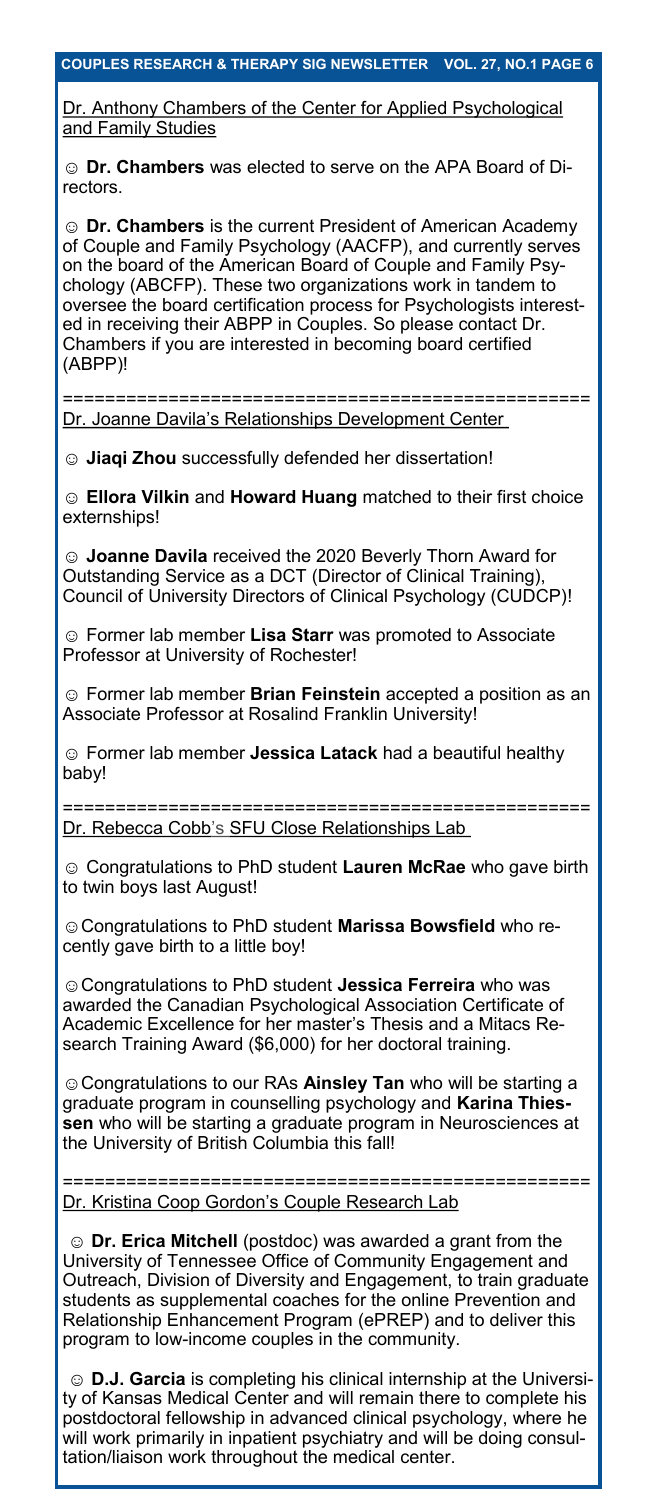☺ **Katherine Lenger** is completing her pre-doctoral internship at Alpert Medical School at Brown University and will remain there to complete a postdoctoral fellowship.

☺ Dr. Kristina Gordon received the 2021 university level Alexander Prize – which is given to the faculty member who embodies excellence in undergraduate teaching and distinguished scholarship.

==================== Dr. Michelle Leonard's Lab

☺ **Charlie Giraud** won the university's three-minute thesis competition. His thesis is titled 3MT Competition Title: Discrimination, Concealment, & Multiple Minority Status within LGBTQ+ Populations.

Dr. Richard Mattson's Center for Transdisciplinary Research on Intimate Relationships Lab:

==================================================

☺ **Samantha Wagner** accepted a postdoctoral position as a Psychology Resident with EFT Specialization at the Tampa Bay Center for Relational Psychology! Congratulations and best wishes!

☺ Our lab manager, **Angela Candrilli** was awarded the Kaschak Institute for Research on Women and Girls Student Fellowship for the 2020-2021 academic year! She was also accepted into Fairleigh Dickinson's Clinical Psychology PhD program. Nice job and best of luck! We will certainly miss you!

================================================== Shelby Scott's Promoting Resilience In DiversE (PRIDE) Family Studies Lab

☺ **Dr. Scott** started a tenure-track position at the University of Texas at San Antonio in 2020. She and her wife, Brandi, have survived moving to a new city and working from home full-time with an incredibly bright and rambunctious toddler for the past year. We are very grateful for all the extra time with our daughter this last year!

================================================== Sarah Whitton's The Today's Couples and Families Research Program

☺ **Emily Devlin** received a University Research Council Graduate Student Research Fellowship!

☺ **Lisa Godfrey** matched to an internship at Louisiana State University Health Sciences Center!

☺ **Neslihan James-Kangal graduated** with her Ph.D. in August, 2020 and is completing a postdoctoral fellowship in the San Francisco VA Healthcare System

================================================== Dr. Erica Wooden's UVic Healthy Relationships Lab

☺ Congratulations to **Kari Duerksen**, who received a BC Support Unit Graduate Fellowship to conduct patient-oriented research on mental health supports in higher education.

☺ In collaboration with **Dr. Catherine Costigan, Dr. Woodin** was also awarded a grant from the British Columbia Ministry of Health to explore experiences of secondary traumatic stress in mental health outreach teams during COVID.

☺ Finally, congratulations to **Fanie Collardeau** for receiving the Psi Chi Mamie Phipps Clark Diversity Research Grant, as well as for successfully matching to the Edmonton Internship Consortium.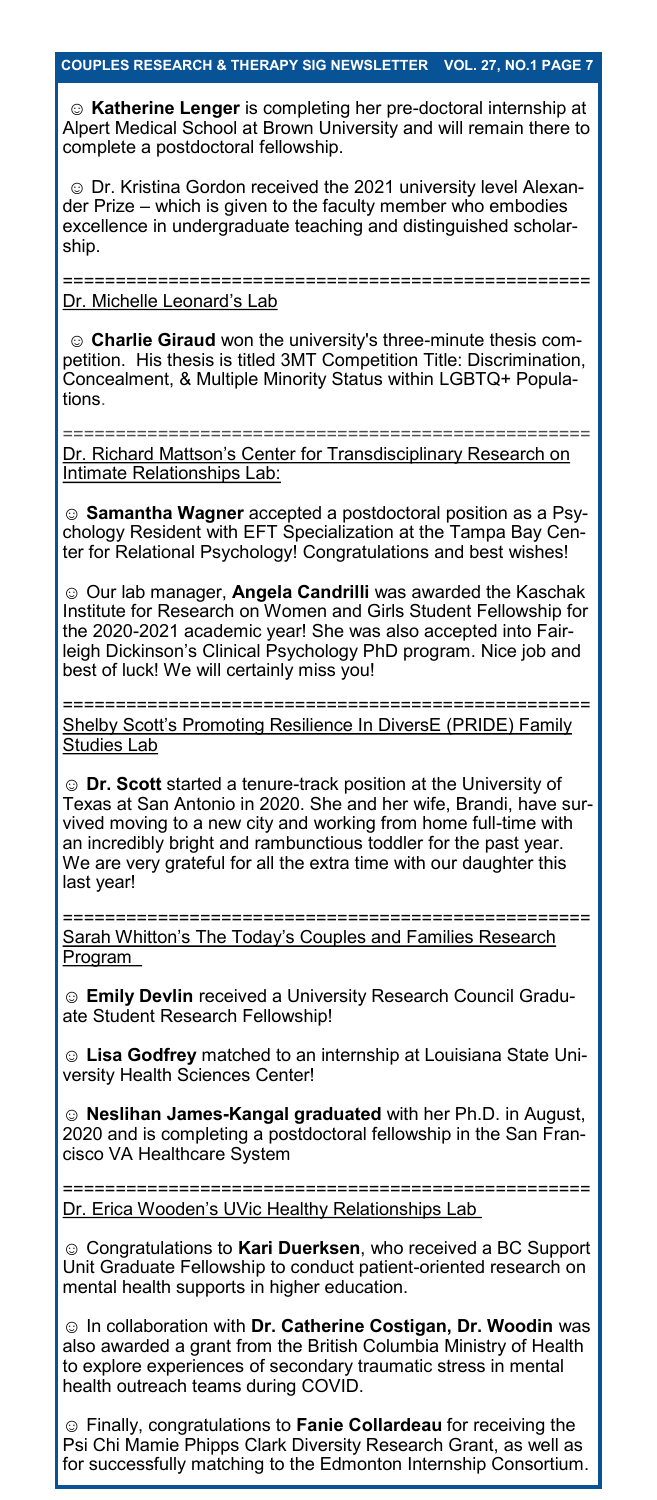### **COUPLES RESEARCH & THERAPY SIG NEWSLETTER VOL. 27, NO.1 PAGE 11**

# **Lab Updates**

### =================================================== **Emotions in Marriage Lab, Dr. Julia Babcock**

**Lab Update:** This year we initiated a longitudinal research project that includes a daily dairy design for couples to examine the impact of COVID on interpersonal outcomes. Additionally, we have initiated a collaboration with the Houston Fire Department to examine risk factors of relationship discord for first responders. Lastly, we are excited to announce that Neha Pathik and Deanna Pollard will be joining our lab as graduate students in the 2021-2022 year.

### =================================================== **Couple Adjustment to Stress and Trauma (CAST) Lab, Dr. Christina Balderrama-Durbin**

**Lab Update:** It has been a year of grit and resilience! Despite all the challenges, the CAST Lab has continued to grow and adapt.

First-year graduate student, Melissa Gates, is settling in "virtually" into the Binghamton University clinical science program and the CAST Lab. She is actively immersing herself in research experiences and writing publications related to dyadic emotion regulation and couple functioning in the context of trauma exposure. Eileen Barden, a fourth-year graduate student, successfully proposed her dissertation and her dissertation data collection is currently underway. She will be examining the relation between comorbid PTSD and alcohol use on dyadic coping and emotion regulation. Dana Ergas, fourth-year graduate student, and Alex Wang, fifth-year graduate student, are working diligently toward completing their dissertations prior to internship next year. Dana's dissertation is focused on minority stress (both individual and couple-level) and stress-related growth in couples who identify with marginalized sexual identities. Alex's work is centered on the moderating effects of attachment on dyadic physiological coregulation during stress recovery. Both Dana and Alex have secured a pre-doctoral internship position at the Syracuse VA!

Several federally funded projects in the lab are nearing the end of data collection including studies working with Veterans, military, and sexual minority couples. We are excited to discover and disseminate the findings from these projects and take the next steps toward advancing evidence-based care for marginalized and high-risk couples. None of this would be possible without our impressive and dedicated team of research assistants!

### =================================================== **UNC Couples Lab, Dr. Donald Baucom**

**Lab Update:** Our lab continues both its treatment outcome research and basic research on various couple processes. We believe that both of these approaches are valuable in themselves and interact in a synergistic manner to contribute to our knowledge in the field of intimate relationship functioning.

### **Treatment research**:

Eating disorders: Dr. Baucom and the lab continue their collaborative efforts with Dr. Bulik at UNC evaluating the effectiveness of a couple-based intervention for binge eating disorder in our community clinic. To further disseminate therapist training of our empirically-supported interventions in eating disorders, we are partnering with 3-C Family Services and the UNC Center for Excellence in Eating Disorders to take therapist training online for our couple-based treatment for anorexia nervosa (Uniting Couples in the treatment of Anorexia Nervosa - UCAN) and our couple-based intervention for binge eating disorder (UNiting couples In the Treatment of Eating disorders – UNITE; an RCT compar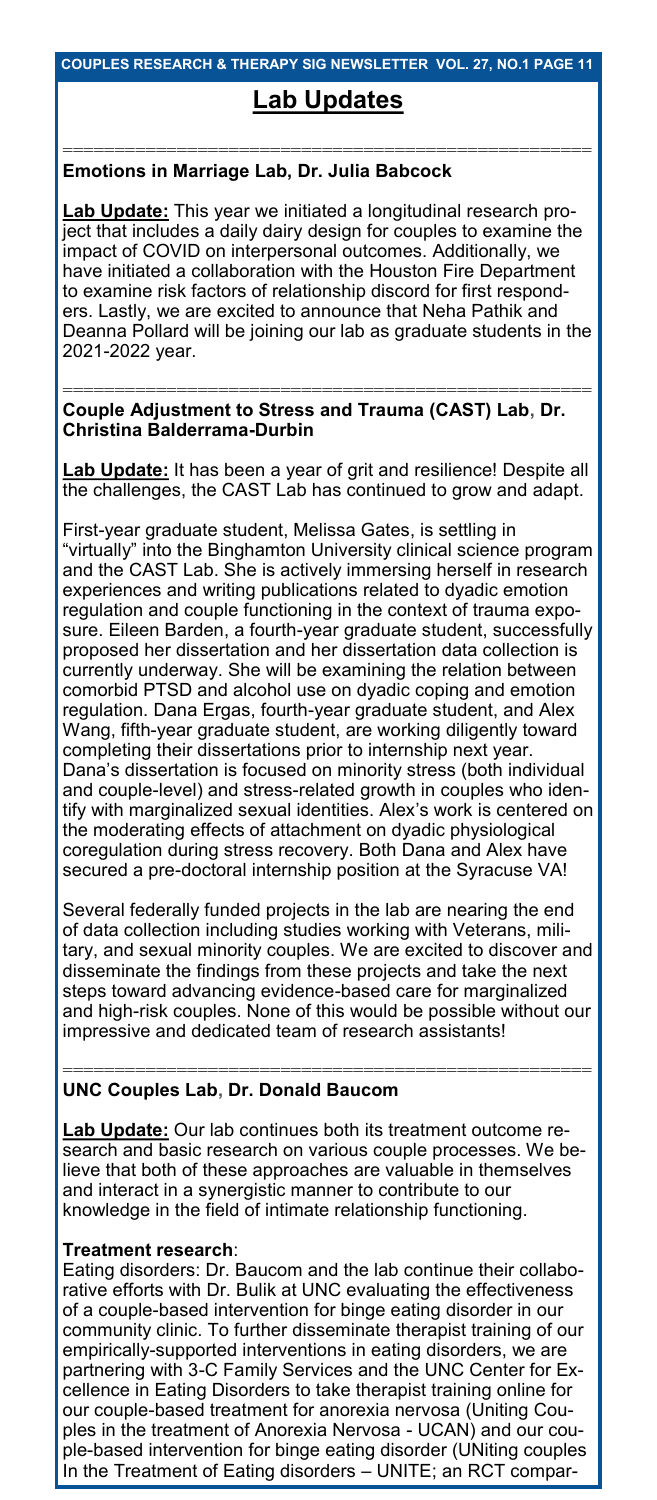ing individual- and couple-based treatments are ongoing). Insomnia: Our lab is collaborating with Dr. Sean Drummond in Australia and Dr. Melissa Jenkins, a former UNC doctoral student, on a randomized controlled trial to treat insomnia with a couple-based intervention, expanding our couples and psychopathology work to a new disorder. The RCT is ongoing.

Depression: Our lab continues a long-standing collaboration with the National Health Service in England to offer training and supervision to therapists in our couple-based interventions for couples in which one partner is depressed. This is part of England's nationwide IAPT program to provide empirically-supported interventions to the public.

Same sex relationship distress: Kim Pentel successfully defended her dissertation project on the ACCESS Program (Affirming Couples Counseling to Engage Same-Sex Partners), a couple therapy tailored for same-sex couples, drawing upon the CBCT framework and sexual minority stress literature. The manuscript based on this study is now under review.

#### **Basic research**:

In response to the rapid onset of COVID-19, our lab collaboratively designed and completed an online survey study to examined changes to individual and couple functioning as a result of "stay-at-home" orders across the US in May 2020. We also investigated differences in functioning for populations who are at higher risk of a poor health outcome from the virus. Our main outcome manuscript is under review. A poster presenting these main findings was presented at the 2020 virtual conference.

Our lab continues its broad-based exploration of interpersonal emotion regulation by examining couple conversations using dynamic systems modeling and other intensive time series methods. We have been interested in vocal features of emotional arousal within multiple populations of couples, including couples where one member has significant psychopathology or a medical problem, distressed couples who engage in psychological violence, couples in a longitudinal study of relationship functioning, long-distance couples, and same-sex couples. We are currently working on multiple projects at various stages. The manuscript based on the longitudinal study of relationship functioning, led by Danielle Weber (5th year student), has now been published. Other manuscripts, which are currently under review, focus on interpersonal emotion regulation in couples with a focus on (a) physical and/or psychological violence, led by Alexandra Wojda (4th year student), and (b) longitudinal symptoms of psychopathology, led by Danielle Weber (5th year student).

Dr. Baucom and Dr. Melanie Fischer are co-Principal Investigators on a funded effort to explore how symptoms of anxiety and depression relate to various interpersonal emotion dynamics in couples. This effort uses data across multiple samples of couples using integrative data analysis, in collaboration with Dr. Brian Baucom and Dr. Dan Bauer, along with several other couple researchers who have provided invaluable data sets. Data analysis is ongoing.

In line with the lab's continued interest in psychopathology and relationship behavior, Emily Carrino (2nd year student) and Alexandra Wojda (4th year student) are co-leading an investigation on differences in relationship schematic processing between couples experiencing Anorexia Nervosa (AN) and Binge Eating Disorder (BED). Data collection is currently ongoing.

Our lab is collaborating with Dr. Shelby Langer and Dr. Laura Porter in a large investigation of communication among couples experiencing different forms of cancer. Dr. Baucom is involved in procedures for observational coding of couple interactions and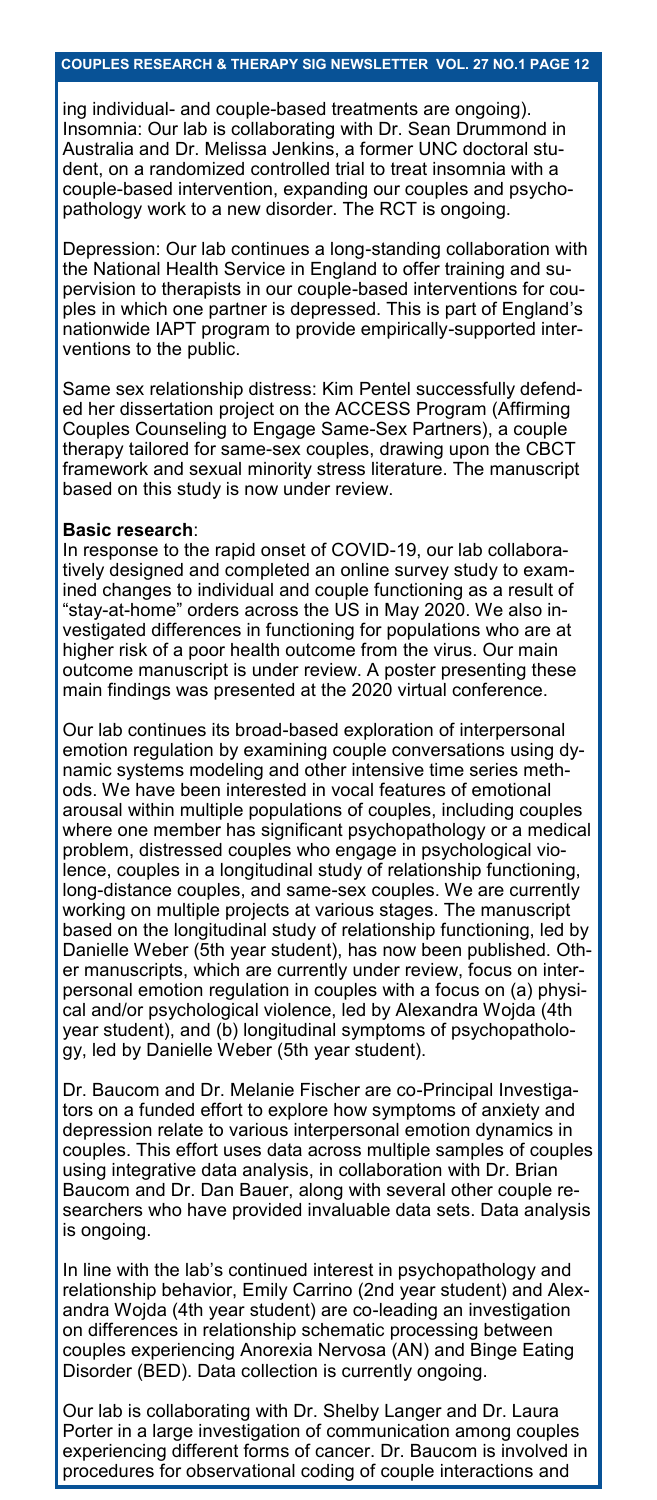emotional arousal. Dr. Melanie Fischer and Danielle Weber (5th year student) have provided consultation regarding procedures for processing and analyzing vocal features of emotional arousal within couple interactions, and Dr. Brian Baucom is overseeing comprehensive behavioral coding efforts. Analysis is ongoing.

Led by Danielle Weber (5th year student) in collaboration with Dr. Steve Du Bois and Dr. Tamara Goldman Sher, our study of community long-distance couples in comparison to geographically-close couples is complete and data analyses are ongoing. We aim to better understand times of transitions within these couples; that is, when partners transition from functioning individually to times when the couple is together. Danielle Weber (5th year student) is using components of these data as her dissertation and is on track to defend her dissertation in the spring. Emily Carrino (2nd year student) has led two investigations about long distance couples (LDCs): one examining trajectories and predictors of conflict avoidance across time for LDCs and one mixedmethods (qualitative and quantitative) analysis to explore differences in remote and in-person communication topics. Publications are in preparation for these investigations.

Our lab continues to be committed to conducting research on underserved populations of couples. Emily Carrino (2nd year student) is currently conducting secondary data analyses to compare differential patterns of relationship functioning between subgroups of sexual and gender minority couples, with a focus on couples in which one or both partners is bisexual+. Alexandra Wojda's (4th year student) dissertation will focus on better understanding the cognitive processes associated with individual and relationship functioning in low-income couples. She is also currently preparing a manuscript that introduces a novel framework for understanding relationship resilience within low-income populations.

### **SFU Close Relationships Lab, Dr. Rebecca Cobb**

**Lab Update:** We have completed recruitment for an SFU funded randomized controlled trial in collaboration with Dr. Joanne Davila from Stony Brook University, NY that examines the effects of a relationship education workshop on individual and relational outcomes. Although COVID-19 interfered with our data collection process we quickly adapted to present the workshops online. Follow-up data collection will be complete in the fall and we can start learning more about how learning important relationship skills benefits young adults.

===================================================

Richard Rigby and Lauren McRae successful defended their MA theses in the summer on Zoom. Richard's thesis focused on how positive illusions about dyadic perspective taking buffered the negative association between attachment insecurity and marital satisfaction. Richard is also working on a qualitative analysis of couples' experiences during the early days of the Covid-19 pandemic and learning about how couples found while stressful, the pandemic offered unexpected opportunities to connect and strengthen their relationship. Lauren's thesis focused on how approach and avoidance motives to engage in relationship boundary discussions are associated with relationship outcomes in longdistance couples. Surprisingly both approach and avoidance motives were negatively associated with relational outcomes via discussion quality, which may indicate that even theoretically beneficial variables (i.e., approach motives) may depend on the relationship context in which they are enacted. Congratulations to Richard who started the PhD program in the fall and to Lauren who will be starting the PhD program in Fall 2021 after a maternity leave.

We would also like to welcome our new graduate student Shula-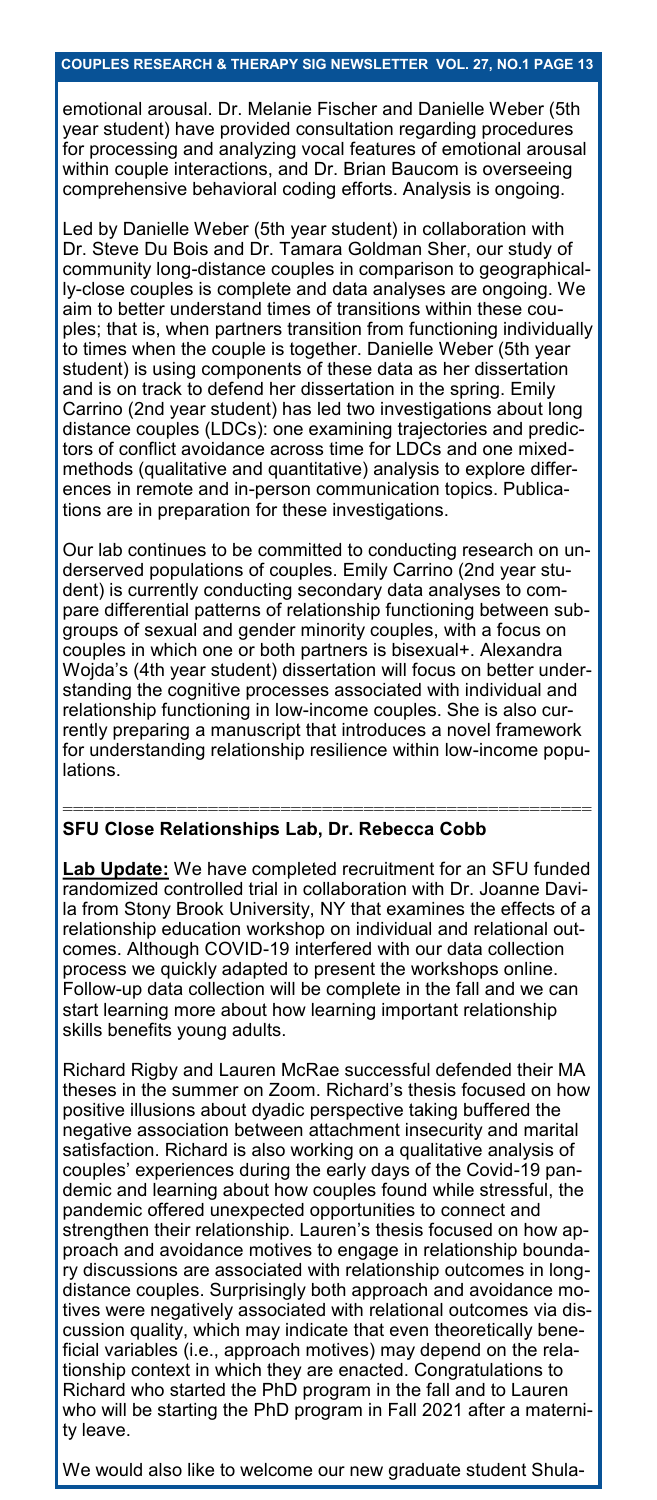mit Sternin, who will be starting a MA in psychology at Simon Fraser University this Fall with plans to pursue a career as a clinical psychologist. Her research focuses on dyadic relationships and sexuality within a relational context.

We also welcome Michelle Korlacka who will be starting her honours thesis in the Fall. Michelle has been an RA in our lab since the pandemic started and is looking forward to learning more about support and attachment security in romantic relationships.

#### ================================================= **Relationship Development Center, Dr. Joanne Davila**

**Lab Update:** The Relationship Development Center continues its work on romantic relationships and well-being among individuals of diverse sexual and gender identities. We continue to be involved in a number of projects and collaborations, including: (1) the development and evaluation of a relationship education program for college students, and its adaptation to different populations using a variety of formats, (2) the study of LGBTQ individuals' identity, health, and relationship experiences and (3) the study of diverse relationship types. We also have ongoing collaborations including research on romantic relationships among individuals with Autism Spectrum Disorder, as well as associations between romantic functioning and mental health.

We now have five PhD students: Jiaqi Zhou, currently on internship and preparing to graduate in May! Ellora Vilkin, Howard Huang, and T.J. Sullivan (co-advised by Dan O'Leary), all finishing up their 3rd year, and Stephan Brandt, who is nearing the end of his 1st year (done completely remotely…). They are all actively working on lab projects, as well as developing their own lines of research.

### ================================================= **Penn State Couple and Family Adaptation to Stress Lab, Dr. Steffany Fredman**

**Lab Update:** Our lab is continuing to work on a variety of basic and translational research projects focused on couples and stress. We're delighted that Annie Le has returned to our lab as a postdoctoral research associate and are very excited about the work that August Jenkins is doing as part of her NIMHD F31 predoctoral fellowship focused on the daily and long-term associations between relationship functioning and individual mental health among African Americans within a sociocultural context. We're wrapping up a project on micro timescale emotion regulatory processes among couples with PTSD conducted in collaboration with Melanie Fischer from the University of Heidelberg, Don Baucom from UNC-Chapel Hill, and Amy Marshall from Penn State and are eager to continue this work in the context of treatment outcome research. Building on the success of our pilot study of an abbreviated, intensive, multi-couple group version of cognitive-behavioral conjoint therapy for PTSD (AIM-CBCT for PTSD), we're currently preparing a proposal to the DoD to conduct an RCT to test the efficacy of AIM-CBCT for PTSD relative to the Prevention and Relationship Enhancement Program (PREP) in military couples. This work is being conducted in collaboration with Scott Stanley, Galena Rhoades, Candice Monson, and the Consortium to Alleviate PTSD.

### ================================================= **VIU Couples Lab, Dr. Cameron Gordon**

**Lab Update:** I am excited to announce that my family and I have moved to British Columbia for a position at Vancouver Island University. My students have started some fun new projects in our VIU Couples Lab, and I am looking forward to seeing you all in person at ABCT!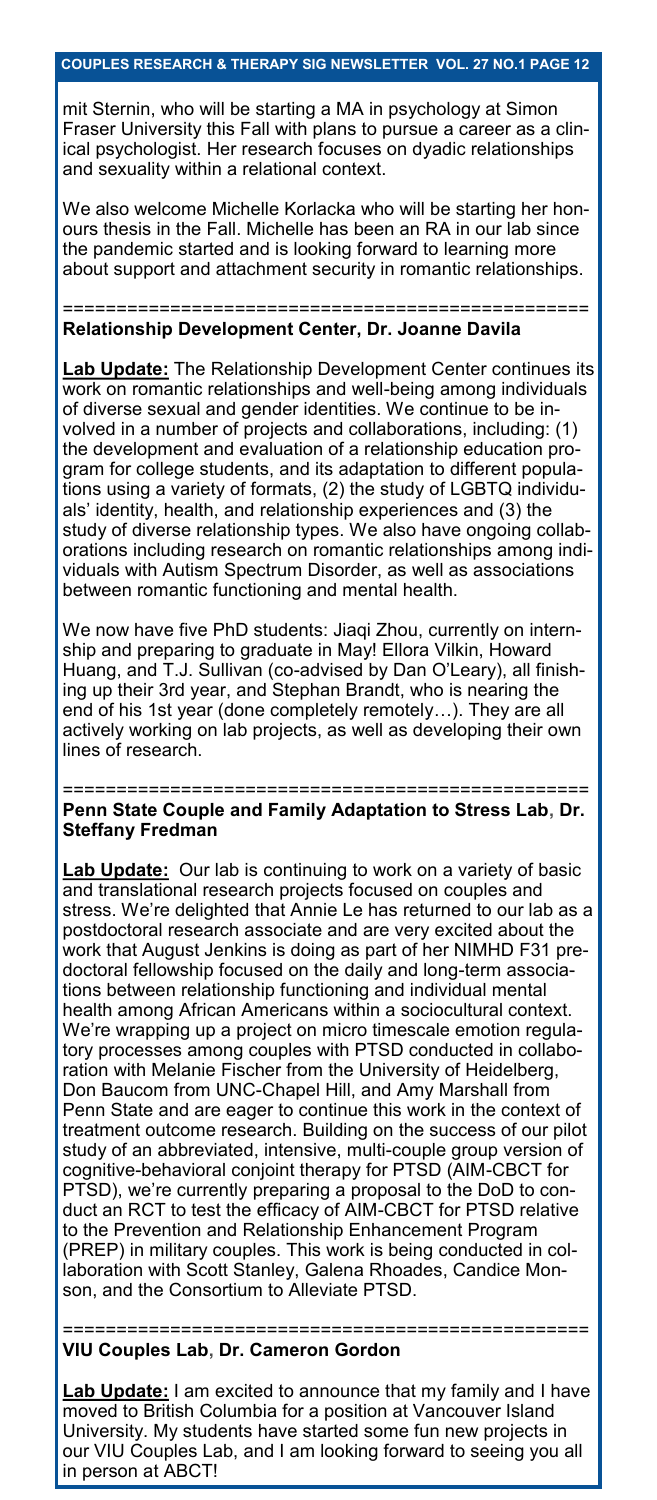### **COUPLES RESEARCH & THERAPY SIG NEWSLETTER VOL. 27, NO.1 PAGE 13**

# **Gordon Couple Research Lab, Dr. Kristina Coop Gordon**

ab Update: We have two updates from our John Templeton Foundation grant funded study led by Dr. Kristina Coop Gordon and Dr. Erica Mitchell (postdoc) to use implementation science principles to develop effective partnerships between university staff and a network of local churches and clergy: 1) we are wrapping up data collection on our qualitative study interviewing representatives from local churches about their experiences partnering with a university-based initiative and 2) we have begun collecting data to map socioeconomic mobility, relationship health, and availability of relationship services by zip code, which will help us determine which local communities are in greatest need of services and use a community-based participatory approach to bring services to those communities. We also have an update to share from The South Asian Immigrant Marriage Attitudes Study which seeks to better understand first-generation South Asian immigrants' attitudes towards love marriage versus arranged marriage for their children who have grown up in the United States. This study is being led by Zahra Amer whose research team has recently finished analyzing the qualitative data and is working on writing up the findings for publication.

=================================================

**Center for Transdisciplinary Research on Intimate Relationships (CTROIR; Mattson) & The Marriage and Family Lab (Johnson), Drs. Richard Mattson and Matthew Johnson**

**Lab Update:** The CTROIR has grown! Michael Shaw and Alyssa Miville have joined the lab and will be working with Dr. Richard Mattson! They join current graduate students Samantha Wagner, Allison McKinnon, and Maggie Parker; as well as Erin Alexander and Quinn Hendershott in the Marriage & Family Lab (Dr. Matthew Johnson).

Our labs continue to work together (remotely) on a variety of exciting projects related to oxytocin, intimate touch, sexual orientation, intimate partner violence, and sexual assault. Allison McKinnon, Maggie Parker, and Erin Alexander are all working diligently on their respective dissertation projects. Quinn Hendershott is currently collecting data for her masters thesis project.

Other exciting news: Zhiqian Zhang has accepted our offer as Lab Manager and will begin her position in Summer 2021! Four of our undergraduate research assistants (Angela Candrilli, Xinni Wang, Helena Ojarovsky, and Katarina Hadjer) have elected to complete honors theses this semester!

================================================= **Promoting Resilience In DiversE (PRIDE) Family Studies Lab, University of Texas at San Antonio, Dr. Shelby Scott**

**Lab Update:** Dr. Scott started her PRIDE Family Studies Lab last year. Despite the challenges of COVID-19, she and her students have successfully started several new projects. Dr. Scott received an internal grant focused on understanding the experiences of transgender individuals who go through part/all of their gender transitions while in romantic relationships. She has also submitted a grant to the American Psychological Foundation to continue this research by involving transgender individuals and their romantic partners for a longitudinal study. Dr. Scott's lab has also just completed a 7-year follow-up study on female same -gender couples focused on longitudinal predictors of relationship stability and reasons for break-up. She also received a data access award from the Association of American Medical Colleges and is working on a project investigating how changes in statelevel protections translate to improvements in healthcare experiences for sexual minorities. Dr. Scott is working in collaboration with Dr. Aleja Parsons on a project focused on defining race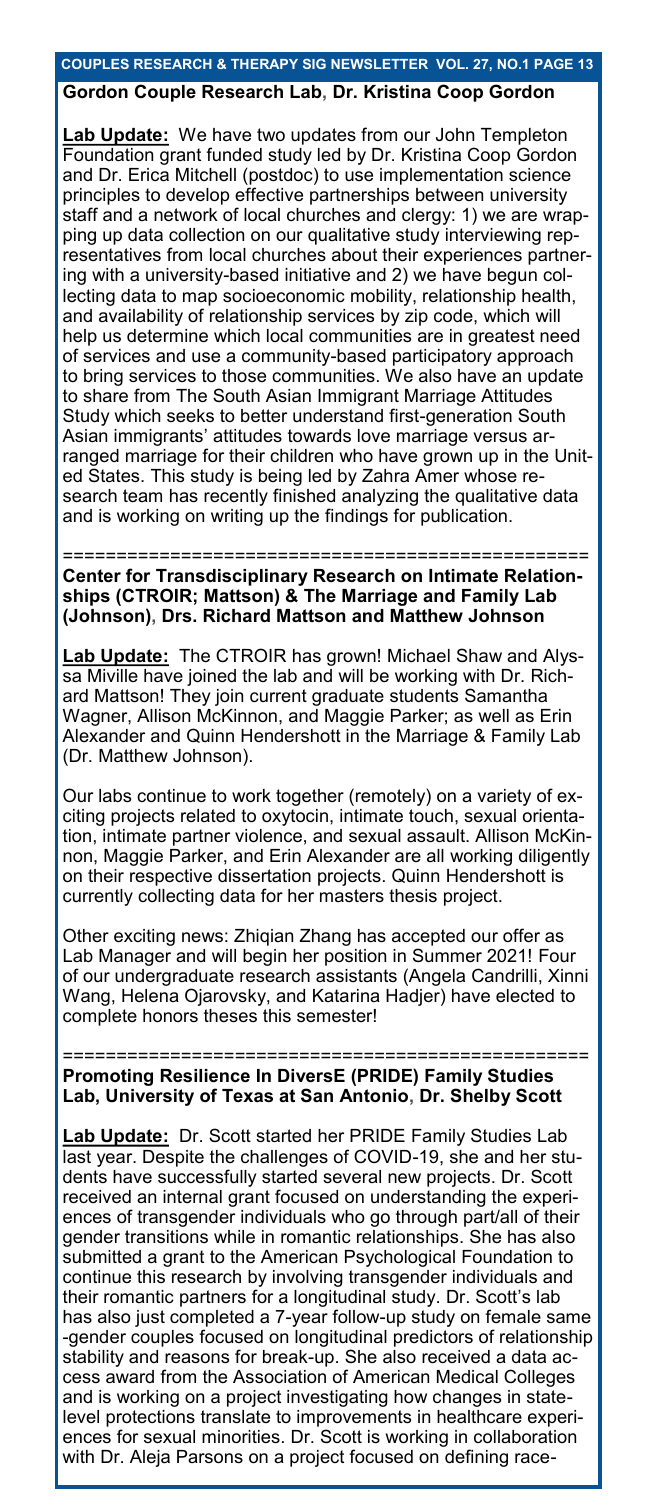based stress and the impact of these experiences on Black couples. Finally, Dr. Scott also has her first doctoral student, Quyen Do, and advises several undergraduate students. We look forward to taking our first lab picture after COVID-19 is gone!

================================================= **University of Denver, Howard Markman, Galena Rhoades, & Scott Stanley**

**Lab Update:** Galena is hiring for two fully funded Research Assistant Professor positions and has a new graduate student starting in the fall. Welcome Briana Schubert! Howard and colleagues have successfully translated and culturally adapted an Arabic version of PREP for couples getting married in Qatar. Scott is continuing to work on a couple of program evaluations along with basic relationship science papers, and he is enjoying stats more all the time.

================================================= **The Today's Couples and Families Research Program, Sarah Whitton**

**Lab Update:** We are wrapping up FAB400, our NICHD-funded 5 -year longitudinal study of sexual and gender minority youth assigned female at birth (SGM-AFAB), conducted in collaboration with the Northwestern Institute for Sexual and Gender Minority Health and Wellbeing. We will complete wave 7 in June, and are on track to have  $92\%$  retention of our sample (N = 488) across all 7 waves. In the upcoming no cost extension year, we plan to continue using this multiwave, multimethod data to build out understanding of healthy and unhealthy or violent relationships among SGM-AFAB, as well as to identify risk and protective factors for physical and mental health problems.

Although the pandemic has put a hold on projects evaluating the *Better Together program (formerly called the Strengthening Same Sex Relationships Programs), we are continuing efforts to refine and pilot an online version of the program, in collaboration with Sherry Rostosky of the University of Kentucky. =================================================*

**The UVic Healthy Relationships Lab, Erica Woodin, PhD**

**Lab Update:** Here at the University of Victoria on beautiful Vancouver Island, we have recently rebranded ourselves as the Healthy Relationships Lab to capture the range of activities we are involved in. We are currently running a study funded by the Canadian Social Sciences and Humanities Research Council to conduct brief motivational assessments with couples experiencing intimate partner violence during the transition to parenthood. Graduate students in our lab are also conducting research on risk factors for IPV during the transition to parenthood, cyber dating abuse, cross-cultural beliefs about shame, and game-based interventions for families with adolescents. Finally, we are also conducting a range of community-engaged research related to building supportive relationships between individuals with mental illness and their treatment teams.

=================================================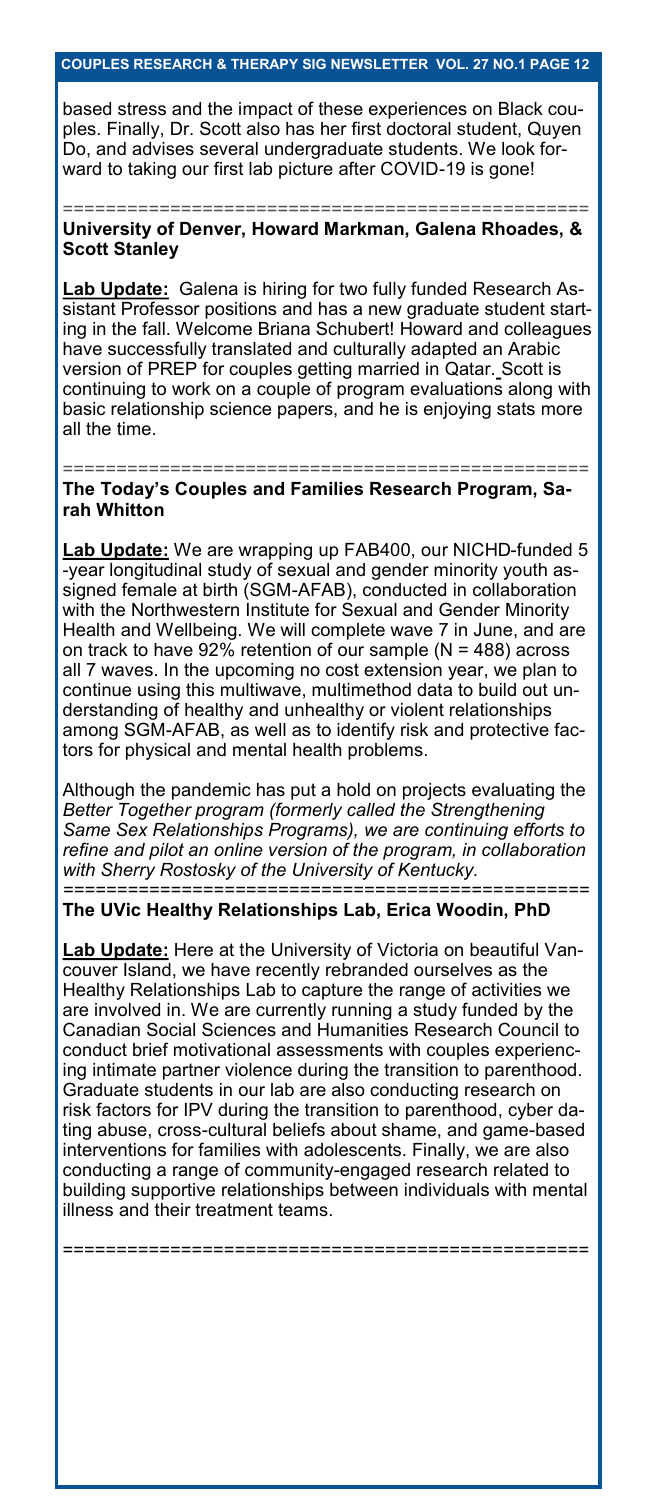# Hot off the Press *In Press and Recently Published Literature*

Alexander, E. F., Backes, B. L, & Johnson, M. D. (in press). Evaluating measures of intimate partner violence using consensus-based standards of validity. Trauma, Violence, and Abuse.

Allen, E., Renshaw, K., Fredman, S. J., Le, Y., Rhoades, G., Markman, H., & Litz, B. (2020, December 28). Associations between service members' PTSD symptoms and partner accommodation over time. Journal of Traumatic Stress. Advance online publication. doi:10.1002/ jts.22645

Ashkinazi, M.,Wagner, S.

A.,Cunningham, K., & Mattson, R. E. (in press). Body image satisfaction and spousal commentary about weight and shape link to marital quality through sexual frequency and satisfaction: A path model.

Balderrama-Durbin, C., Wang, B. A., Barden, E., Kennedy, S., Ergas, D., & Poole, L. (2021). Reactivity and recovery in romantic relationships following a trauma analog: Examination of respiratory sinus arrhythmia in community couples. Psychophysiology, 58 (2), e13721. https://doi.org/10.1111/psyp.13721

Barden, E. P, Wang, B. A., Poole, L. Z., Sternberg, J., Balderrama-Durbin, C. (2021). Dyadic trust as a mediator in the association between posttraumatic stress symptoms and relationship distress in community couples. Journal of Social and Personal Relationships, 38 (3), 950-970. https://

doi.org/10.1177/0265407520977701

Baucom, D.H., Epstein, N., Fischer, M., Kirby, J.S., & LaTaillade, J.J. (in press). Cognitive behavioral couple therapy. In A. S. Gurman , J. Lebow, & D. K. Snyder (Eds.), Clinical handbook of couple therapy (6th ed.). New York: Guilford.

Bennett, V. E., Godfrey, D. A., Snead, A., Kehoe, C. M., Bastardas-Albero, A. & Babcock, J. C. (2020). Couples and family interventions for intimate partner aggression: A comprehensive review. Partner Abuse. https:// doi.org/10.1891/PA-2020-0011

Chambers, A. L. (2019). African American Couples in the 21st Century: Using Integrative Systemic Therapy (IST) to Translate Science into Practice. Family Process. doi: 10.1111/famp.12478

Cohen, M.J., Baucom, D.H., Weber, D., & Schiller, C.E. (2021). The Development and Evaluation of an Intervention for Partners of Women Hospitalized for Perinatal Distress. Journal of Affective Disorders, 280, 26-33.

Collardeau, F., Bin Aftab, M.U., Jibeen, T., & Woodin, E.M. (2021). Pakistani immigrants' nuanced beliefs about shame Diversity, 7, 40-45.

and its regulation. International Perspectives in Psychology: Research, Practice, Consultation, 10, 25-38. doi: 10.1027/2157-3891/ a000004

Cuccì, G., Confalonieri, E., Olivari, M. G., Borroni, E., & Davila, J. (2020). Adolescent romantic relationships as a tug of war: The interplay of power imbalance and relationship duration in adolescent dating aggression. Aggressive Behavior, 46, 498-507. https:// doi.org/10.1002/ab.21919

Cuccì, G., Davila, J., Olivari, M.G., & Confalonieri, E. (2020). The Italian Adaptation of the Romantic Competence Interview: A Preliminary Test of Psychometrics Properties. Journal of Relationships Research 11, 1–9. https://doi.org/10.1017/jrr.2020.3

Davila, J., Feinstein, B. A., Dyar, C., Jabbour, J. (2020). How, when, and why do bisexual+ individuals attempt to make their identity visible? Psychology of Sexual Orientation and Gender Diversity.

Davila, J., Zhou, J., Norona, J., Bhatia, V., Mize, L., & Lashman, K. (2021). Teaching romantic competence skills to emerging adults: A relationship education workshop. Personal Relationships.

Do, Q. A., Knopp, K., & Scott, S. B. (in press). Intimate Partner Violence in Female Same-Gender Couples: An Investigation of Actor-Partner Correlates within the Past Year. Psychological Trauma: Theory, Research, Practice, and Policy.

Duerksen, K. N., & Woodin, E. M. (in press). Cyber dating abuse victimization: Links with psychosocial functioning. Journal of Interpersonal Violence. doi: 10.1177/0886260519872982

Dyar, C., Feinstein, B. A., Bettin, E., & Davila, J. (2021). Bisexual+ visibility attempts: Associations with minority stress, affect, and substance use in a daily diary study. Psychology of Sexual Orientation and Gender Diversity.

Dyar, C., Sarno, E. L., Newcomb, M. E., & Whitton, S. W. (2020). Longitudinal associations between minority stress, internalizing symptoms, and substance use among sexual and gender minority individuals assigned female at birth. Journal of Consulting and Clinical Psychology, 88, 389-401.

Feinstein, B. A., Dyar, C., Milstone, J. S., Jabbour, J., & Davila, J. (2020). Use of different strategies to make one's bisexual+ identity visible: Associations with dimensions of identity, minority stress, and health. Stigma and Health.

Feinstein, B. A., Petruzzella, A., Davila, J., Lavner, J. A., & Hershenberg, R. (2020). Sharing positive experiences related to one's sexual orientation: Examining the capitalization process in a sample of gay men. Psychology of Sexual Orientation and Gender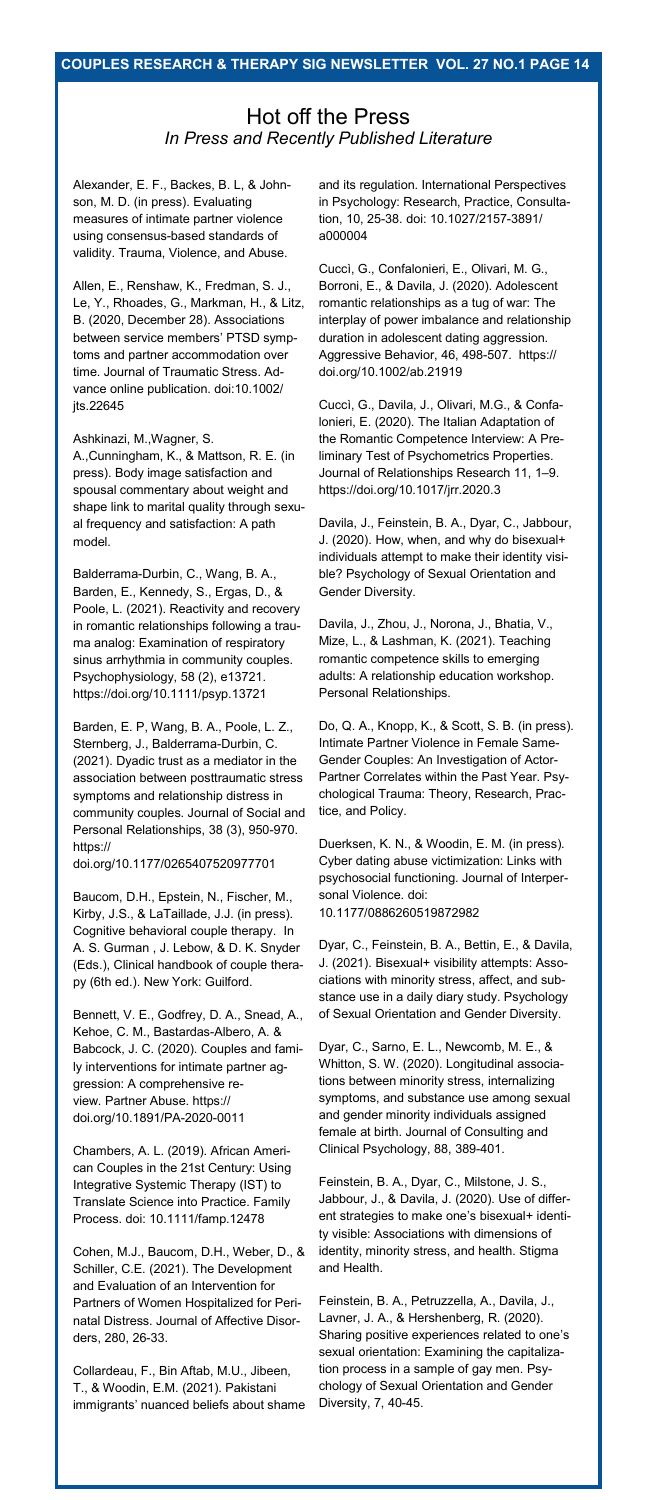### **COUPLES RESEARCH & THERAPY SIG NEWSLETTER VOL. 26, NO.2 PAGE 15**

Feinstein, B. A., Xavier Hall, C. D., Dyar, C., & Davila, J. (2020). Motivations for sexual identity concealment and their associations with mental health among bisexual, pansexual, queer, and fluid (bi+) individuals. Journal of Bisexuality. https://

doi.org/10.1080/15299716.2020.174340 2

Ferreira, J. S., Rigby, R. A., & Cobb, R. J. (2020). Self-compassion moderates associations between distress about sexual problems and sexual satisfaction in a daily diary study of married couples. Canadian Journal of Human Sexuality, 29(2), 182–196. https:// doi.org/10.3138/cjhs.2020-0009

Fredman, S. J., Le, Y., Macdonald, A., Monson, C. M., Rhoades, G. K., Dondanville, K. A., Blount, T. H., Hall-Clark, B. N., Fina, B. A., Mintz, J., Litz, B. T., Young-McCaughan, S., \*Jenkins, A. I. C., Yarvis, J. S., Keane, T. M., & Peterson, A. L. for the Consortium to Alleviate PTSD (in press). A closer look at relational outcomes from a pilot study of abbreviated, intensive, multi-couple group cognitive-behavioral conjoint therapy for PTSD with military dyads. Family Process.

Fredman, S. J., Macdonald, A., Monson, C. M., Dondanville, K. A., Blount, T. H., Hall-Clark, B. N., Fina, B. A., Mintz, J., Litz, B. T., Young-McCaughan, S., Hancock, A. K., Rhoades, G. K., Yarvis, J. S., Resick, P. A., Roache, J. D., Le, Y. Wachen, J. S., Niles, B. L., McGeary, C. A., Keane, T. M., & Peterson, A. L., for the Consortium to Alleviate PTSD (2020). Intensive multi-couple group therapy for PTSD: A non-randomized pilot study with military and veteran dyads. Behavior Therapy, 51(5), 700-714. doi:10.1016/j.beth.2019.10.003

Godfrey, D. A., & Babcock, J. C. (2020). Facial affect recognition moderates the relation between autonomic nervous system reactivity and aggression during dyadic conflict. Psychophysiology, e13588. https://doi.org/10.1111/ psyp.13588

Godfrey, D. A., Bennett, V. E., & Babcock, J. C. (2020). Trait anger moderates the relation between facial affect recognition ability and perpetration of male-to-female physical and psychological intimate partner aggression. Journal of Family Violence. https:// doi.org/10.1007/s10896-020-00162-4

Godfrey, D. A., Kehoe, C. M., Bastardas-Albero, A., & Babcock, J. C. (2020). Empathy mediates the relations between working memory and perpetration of intimate partner violence and aggression. Behavioral Sciences, 10(3), 63. https://doi.org/10.3390/bs10030063

Godfrey D. A., Kehoe C., Bennett V., Bastardas-Albero A., & Babcock J. C. (2020) Validating measures of emotional abuse with behavioral observations during interpersonal conflict. Journal of Social and Personal Relationships.

https:// doi.org/10.1177/0265407520951854

Godfrey, L. M., Whitton, S.W., Dyar, C.E., Newcomb, M. E. , & Mustanksi, B. (2020). Sexual agreements among young sexual and gender minorities assigned male at birth: Associations with relationship quality and break-up. Archives of Sexual Behavior. [https://doi.org/10.1007/s10508](https://doi.org/10.1007/s10508-020-01781-0)- 020-[01781](https://doi.org/10.1007/s10508-020-01781-0)-0

Gordon, K. C., & Mitchell, E A. (2020). Infidelity in the Time of COVID-19. Family Process, 59, 956-966. http:// doi.org/10.1111/famp.12576

Hatch, S. G., Esplin, C. R., Aaron, S. C., Dowdle, K. K., Fincham, F. D., Hatch, H. D., & Braithwaite, S. R. (2020). Does pornography consumption lead to intimate partner violence? Little evidence for temporal precedence. The Canadian Journal of Human Sexuality, 29, 289- 296.

Holtzworth-Munroe, A., Beck, C. J., Applegate, A. G., Adams, J. M., Rossi, F. S., Jiang, L. J., Tomlinson, C. S., & Hale, D. F. (2021). Intimate partner violence (IPV) and family dispute resolution: A randomized controlled trial comparing shuttle mediation, videoconferencing mediation, and litigation. Psychology, Public Policy, and Law, 27(1), 45-64. http:// [dx.doi.org.proxyiub.uits.iu.edu/10.1037/](http://dx.doi.org.proxyiub.uits.iu.edu/10.1037/law0000278) [law0000278](http://dx.doi.org.proxyiub.uits.iu.edu/10.1037/law0000278)

Holtzworth-Munroe, A., Applegate, A.G., Beck, C.J., Rossi, F.S., Adams, J.M., Jiang, L.J., Tomlinson, C.S., & Hale, D.F. (in press). Intimate Partner Violence and Family Dispute Resolution: Follow-up Findings from a Randomized Controlled Trial Comparing Shuttle Mediation, Videoconferencing Mediation, and Litigation. Psychology, Public Policy, and Law. (should be online within a month)

Jenkins, A. I. C., Fredman, S. J., Le, Y., Mogle, J. A., & McHale, S. M. (in press). Religious coping and gender moderate trajectories of marital love in Black couples. Family Process.

Jenkins, A. I. C., Fredman, S. J., Le, Y., Sun, X., Brick, T. R., Skinner, O. D., & McHale, S. M. (2020). Prospective associations between depressive symptoms and marital satisfaction in Black couples. Journal of Family Psychology, 34(1), 12- 23. doi:10.1037/fam0000573

Kelly, S., Jeremie-Brink, G., Chambers, A. L., Smith-Bynum, M. A. (2020). The Black Lives Matter Movement: A Call to Action for Couple and Family Therapists. Family Process, 59(4), 1374-1388. doi: 10.1111/famp.12614.

Kim, C. Y., Fredman, S. J., & Teti, D. M. (2021, April 1). Quality of coparenting and infant-mother attachment: The mediating role of maternal emotional availability. Journal of Family Psychology. Advance online publication. doi:10.1037/ fam0000846

Kimmes, J.G., Jaurequi, M.E., Roberts,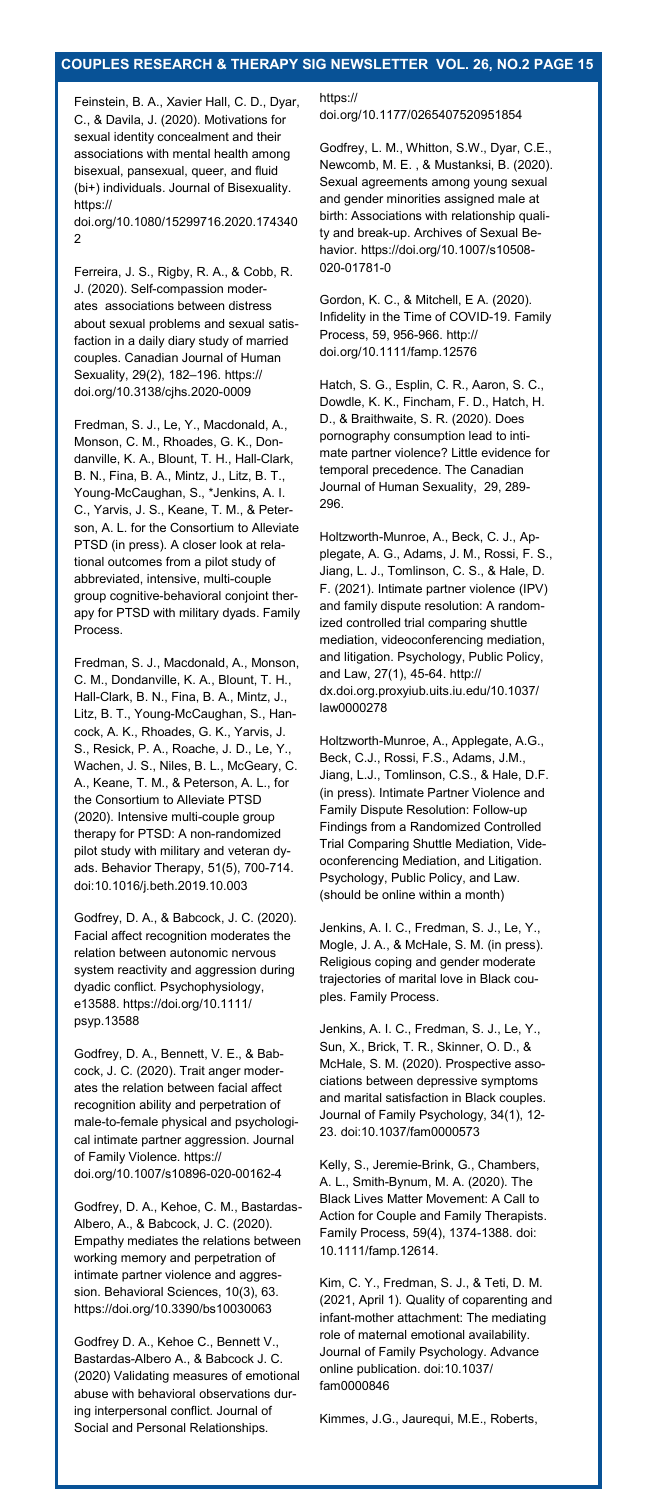# Hot off the Press *In Press and Recently Published Literature*

K., Harris, V.W. & Fincham, F.D. (2020). An examination of the association between relationship mindfulness and psychological and relational well-being in committed couples. Journal of Marital and Family Therapy, 46, 30-41.

Lancaster, M., Seibert, G.S., Cooper, A.N., May, R.W., & Fincham, F.D. (2020).Relationship quality in the context of cyber dating abuse: The role of attachment. Journal of Family Issues, 41, 739- 758.

Le, Y., Fredman, S. J., Marshall, A. D., Chow, S.-M., McDaniel, B. T., Laurenceau, J.-P., & Feinberg, M. E. (2021, March 25). Relational impacts of capitalization among new parents. Journal of Family Psychology. Advance online publication. doi:10.1037/fam0000847

Lenger, K. A., Roberson, P. N. E., Amer, Z., Gray, T., Cordova, J. V., & Gordon, K. C. (2020). Your place or mine?: Examining the accessibility and efficacy of homebased interventions. Journal of Family Psychology, 34(4), 496-502. http:// doi.org/10.1037/fam0000622

Massey, S. G., Mattson, R. E., Merriwether, A. M., Parker, M. M., Chen, M. (2020). Diminishing exclusivity: The changing impact of compulsory heterosexuality" in E. M. Morgan and M. H. M. van Dulmen (Eds.) Sexuality and Emerging Adulthood volume of the Oxford series on Emerging Adulthood. Oxford University Press. Oxford, England, UK.

Mattson, R. E., Waters, A. M., Ortiz, E. G.,Wagner, S. A., Midy, T., & Parker, M.M. (in press). It's complicated: Incident - and observer-level predictors of blame and justification for reciprocated psychological and minor physical dating violence. Partner Abuse.

May, R.W., Cooper, A.N. & Fincham, F.D. (2020). Prayer in marriage to improve wellness: Relationship quality and cardiovascular functioning. Journal of Religion and Health.59, 2990-3003.

McAllister, P., Henderson, E., Maddock, M. Dowdle, K., Fincham, F., & Braithwaite, S.R. (2020). Sanctification and infidelity among emerging adults. Archives of Sexual Behavior, 49, 1177- 1188.

McIntosh, J. E., Tan, E. S., Greenwood, C., Lee, J., & Holtzworth-Munroe, A. (2021). Profiling mother and father reports of safety risks in a post-separation cohort. Psychology of Violence. 11(1): 61 -71. <https://doi.org/10.1037/vio0000321>

McIntosh, J. E., Tan, E. S., Levendosky, A. A., & Holtzworth-Munroe, A. (online in 2019; in press for 2020). Mothers' experience of intimate partner violence and subsequent offspring attachment security ages 1-5 years: A meta-analysis. Trauma, Violence, & Abuse. DOI: 10.1177/1524838019888560

McRae, L. D., & Cobb, R. J. (2020). A qualitative analysis of themes in long-distance couples' relationship boundary discussions. Canadian Journal of Human Sexuality, 29(2), 212-220. https://doi.org/10.3138/cjhs.2020- 0005

Mitchell, E. A., Gordon, K. C., Amer, Z., DiPillo, M., McCall, M., & Wieser, S. (In Press). University-church partnerships: A mechanism to enhance relationship health. Journal of Prevention and Intervention in the Community.

Monson, C. M., Macdonald, A., Fredman, S. J., Schumm, J. A., & Taft, C. T. (in press). Empirically-supported couple and family therapies for PTSD. In M. J. Friedman, T. M. Keane, & P. P. Schnurr (Eds.), Handbook of PTSD: Science and practice. (3rd edition). Guilford Press.

Mustanski, B., Gibbons, R., Ryan, D. & Whitton, S.W. (in press). Predicting suicidality using a computer adaptive test: Two longitudinal studies of sexual and gender minority youth. Journal of Consulting and Clinical Psychology.

Newcomb, M. E., Swann, G,. Ma, J., Moskowitz, D., Bettin, E., Macapagal, K., & Whitton, S. W. (2021). Interpersonal and intrapersonal influences on sexual satisfaction in young male couples: Analyses of actorpartner interdependence models. Journal of Sex Research, 58:2, 183- 194, DOI: [10.1080/00224499.2020.1820933](https://doi.org/10.1080/00224499.2020.1820933) 

O'Reilly Treter, M, River, L & Markman, H. (in press). Supporting romantic relationships during COVID-19 using virtual couple therapy. Cognitive and Behavioral Practice.

Parker, M.M, Mattson, R. E., Alexander, E. F., & McKinnon, A. M. (2020). Does perceived injury explain the effects of gender on attributions of blame for intimate partner violence? Journal of Family Violence.

Parsons, A., Scott, S. B., Knopp, K., Markman, H. J., Rhoades, G. K., & Stanley, S. M. (in press). We're Not All The Same: The Importance of Perceived Difference in Racial Ideology and Afrocentrism for African American Relationships. Family Process.

Petruzzella, A., Feinstein, B. A., Davila, J., & Lavner, J. A. (2020). Gay-Specific and General Stressors Predict Gay Men's Psychological Functioning Over Time. Archives of Sexual Behavior, 49, 1755-1767.

Roberson, P. N. E., Lenger, K. A., Gray, T., Cordova, J. V., & Gordon, K. C. (2020). Are marital relationships a barrier to healthcare utilization in Appalachia?: A dyadic examination of the link between marital quality and individual healthcare usage. Family, Systems, and Health, 38(3), 265-277. http:// doi.org/10.1037/fsh0000499